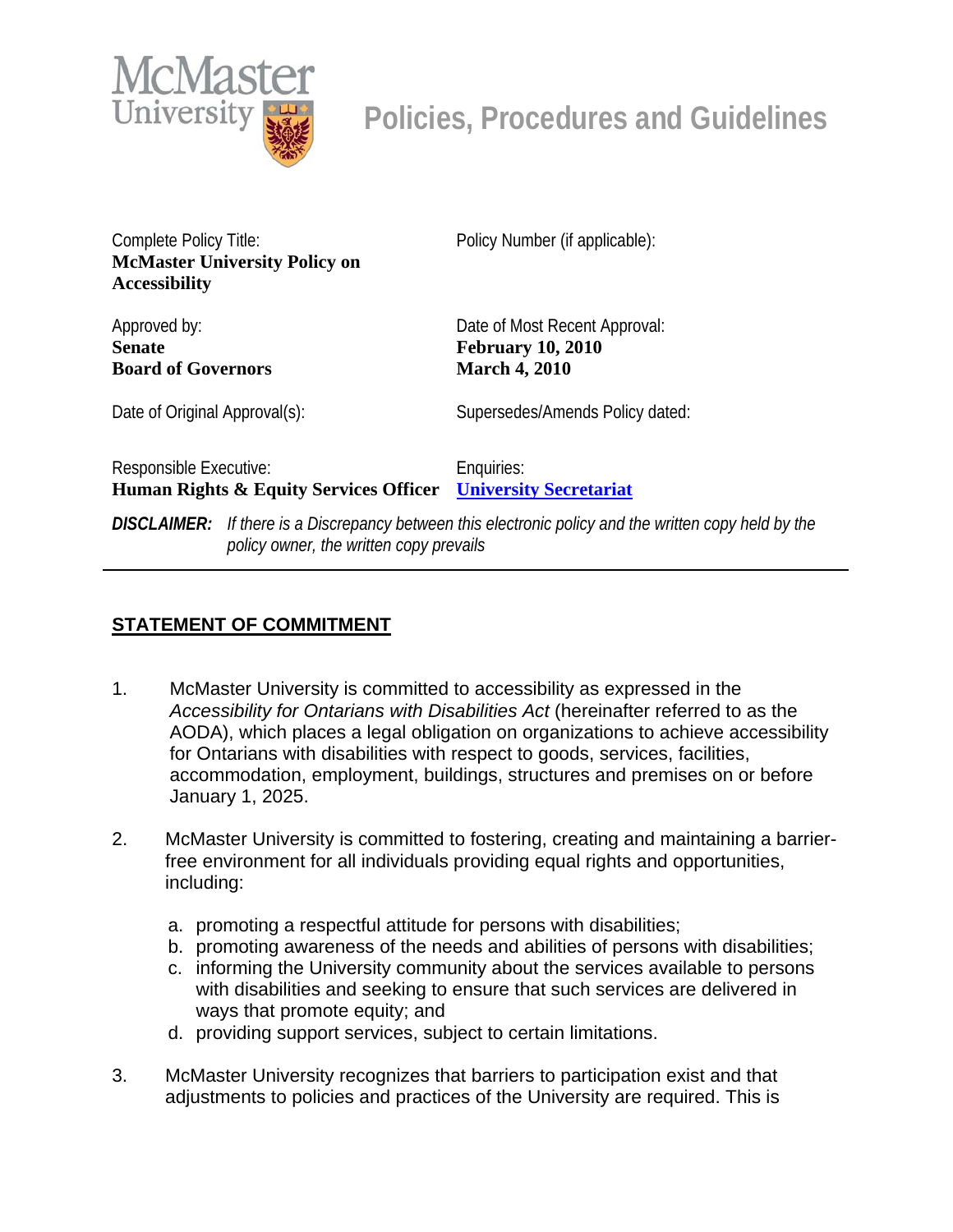accomplished through the prevention, identification and removal of barriers within the University systems, structures and policies. It is understood that where this Policy refers to "barriers" it is referring to barriers such as a physical barrier, an architectural barrier, and information or communications barrier, an attitudinal barrier, a technological barrier, or a policy or practice.

4. The commitments in this Policy are intended to ensure that accessibility remains a priority in McMaster University's decision-making process and will serve to assist in ensuring that decisions are improving accessibility and not inadvertently creating barriers.

## **PURPOSE & SCOPE**

- 5. This Policy provides a framework within which accessibility plans and initiatives are to be created in order to move the University towards the goal of building an inclusive community with a shared purpose. It is also the purpose of this Policy to endeavour to provide the foundation to create an environment that provides the widest feasible scope of access, which is the right or opportunity to reach, use or participate in the University's systems, facilities and services.
- 6. This Policy applies to:
	- $\triangleright$  McMaster University students,
	- $\triangleright$  McMaster University employees,
	- ¾ Applicants for employment with McMaster University, who may require employment accommodation through the recruitment, assessment, selection, and hiring process,
	- $\triangleright$  Visitors and volunteers, and
	- ¾ Contractors and subcontractors engaged by McMaster University.

# **PRINCIPLES**

- 7. In order to meet the needs of persons with disabilities, the principles of approach are:
	- $\triangleright$  Dignity service is provided in a way that allows the individual to maintain selfrespect and the respect of other persons.
	- $\triangleright$  Independence when a person is able to do things on their own without unnecessary help or interference from others.
	- $\triangleright$  Integration service is provided in a way that allows the individual to benefit from equivalent services, in the same place, and in the same or similar way as other individuals, unless an alternate measure is necessary to enable the individual to access goods or services.
	- $\triangleright$  Equal Opportunity service is provided to individuals in such a way that they

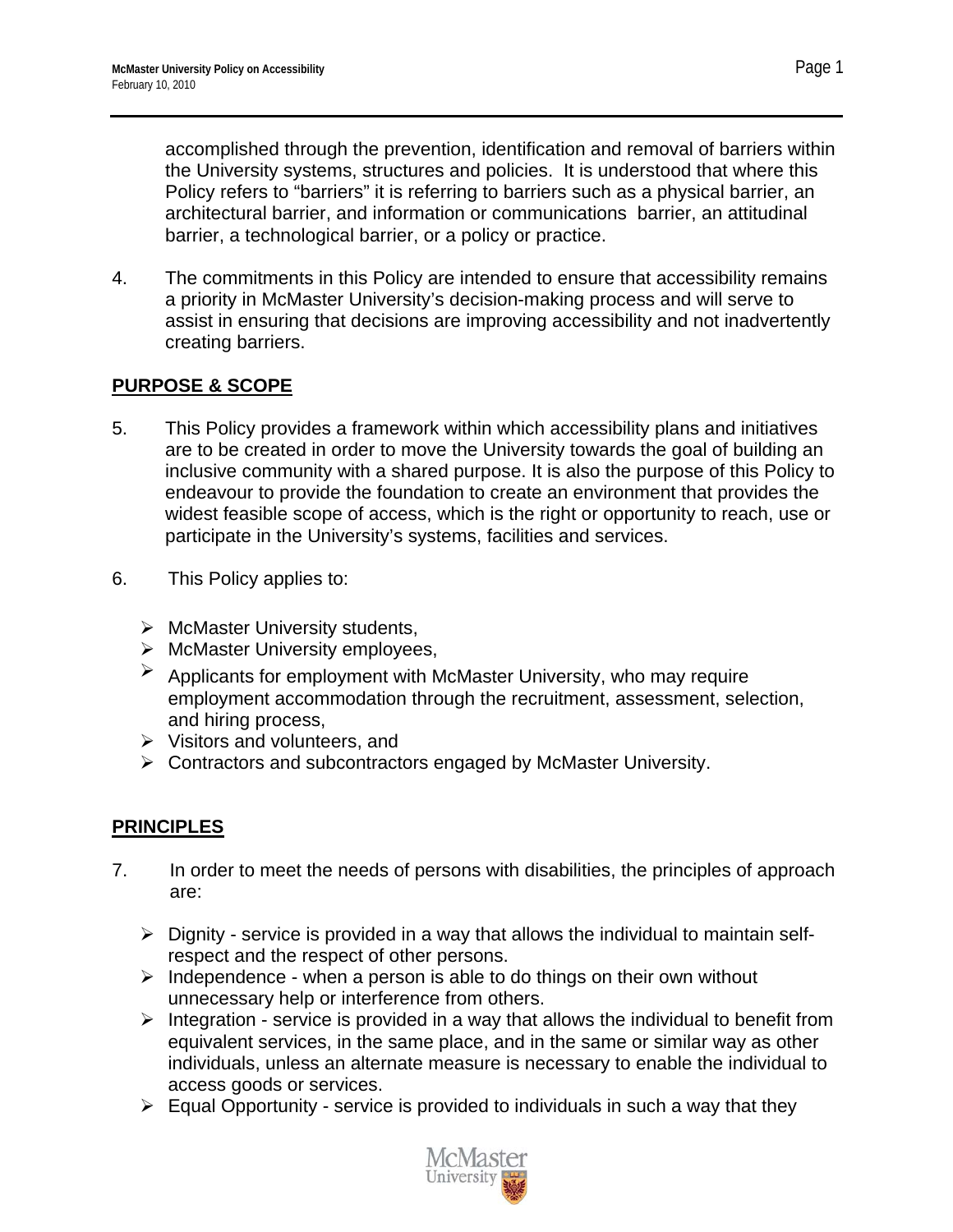have an opportunity to access goods or services equal to that given to others.

 $\triangleright$  Reasonable Efforts – taking approaches that meet the required needs of the individual.

# **ACCESSIBILITY PLAN**

- 8. The University will work to improve accessibility by developing an Accessibility Plan that conforms to this Policy. The University will also establish targets and goals related to improved accessibility and initiatives to achieve those targets. The University will monitor and report regularly on the implementation of the Accessibility Plan and the progress of achievement of specific goals and objectives.
- 9. The University will identify and implement training and education requirements or opportunities to increase the awareness of accessibility and remove attitudinal barriers.

# **ACCOUNTABILITY**

- 10. All members of the University community are responsible for adhering to and following the commitments set out in this Policy. The Office of Human Rights & Equity Services is the administrative unit responsible for the administration of this policy.
- 11. The University will monitor and evaluate accessibility initiatives and changes to applicable legislation and/or regulations. Changes to policies, plans and initiatives will be incorporated as required. The University will also report on performance in relation to established accessibility goals and targets.
- 12. The Policy will be communicated to the University community and the University will make the Policy publicly available on its website.

# **GUIDELINES**

13. McMaster University provides Guidelines on specific accessibility considerations with respect to the application of this Policy. This guide will be updated as required by Human Rights & Equity Services, in consultation with the McMaster Accessibility Council.

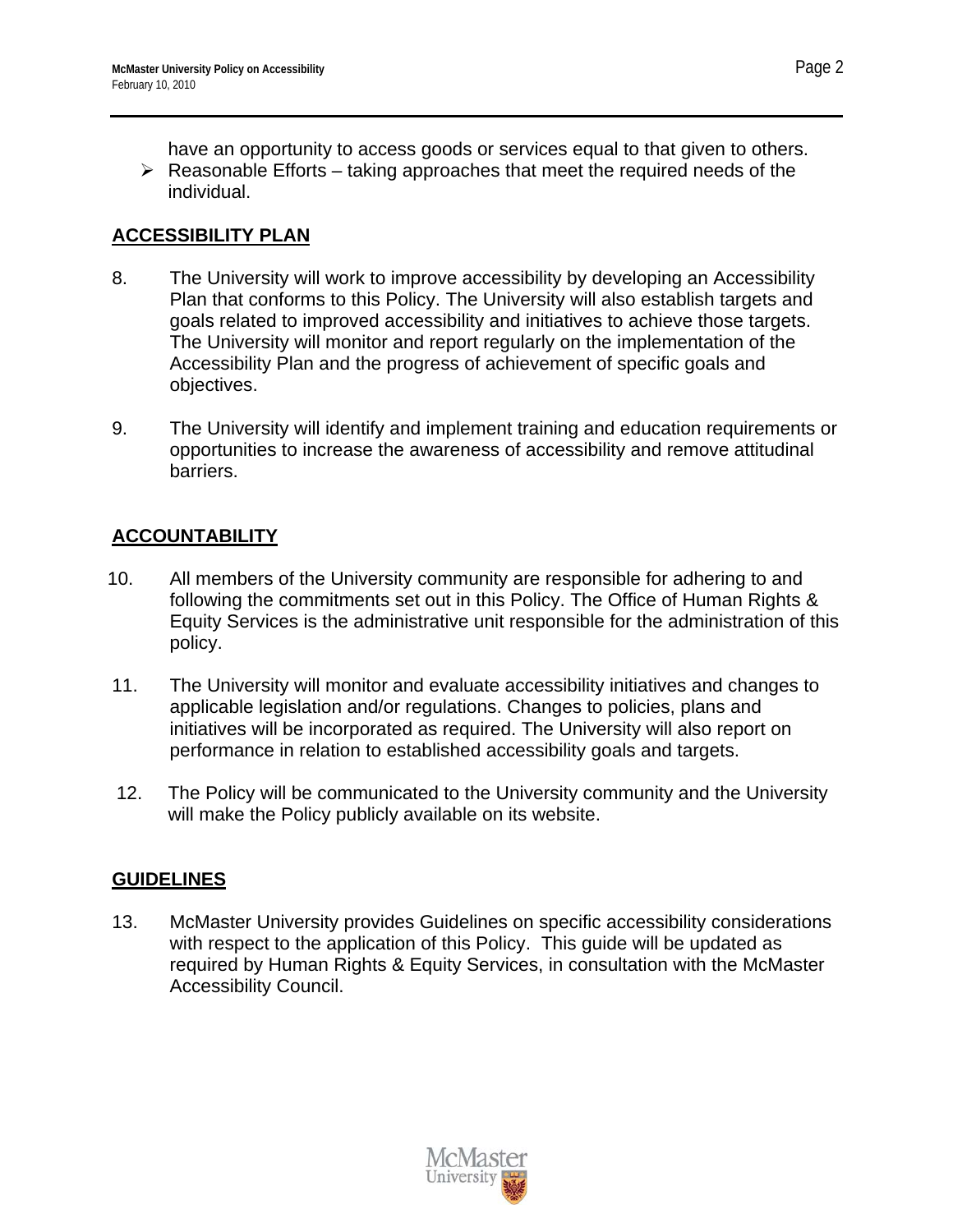#### *1. Use of Assistive Devices Guideline*

Personal assistive devices are often used by persons with disabilities to help them with daily living. They are usually devices that people bring with them to the University and may consist of any auxiliary aids such as communication aids, cognition aids, personal mobility aids and/or medical aids.

In accordance with the Accessibility for Ontarians with Disabilities Act, people may use their own personal assistive devices while accessing goods and services at McMaster University, subject to certain limitations.

Assistive devices may include but are not limited to:

- Manual and motorized wheelchairs, scooters, canes, crutches, walkers,
- hearing aids and personal TTYs
- magnifiers,
- oxygen tanks,
- computers and adaptive technology.

#### **Principles**

McMaster University is committed to enhancing the accessibility of its education delivery, websites, telecommunications and other infrastructure. As part of this commitment, the University will ensure that persons with disabilities are permitted to use their own assistive devices to access goods and services of the University, subject to reasonable limitations.

## **Protocol**

Upon request, McMaster University will be prepared to assist, or arrange for assistance, while individuals are using goods or services of the University, subject to reasonable limitations.

#### **Availability of Assistive Devices:**

The University provides measures to assist persons with disabilities to benefit from the equivalent level of service, in the same place and in a similar way, as other individuals. Where an assistive device or support does not exist on campus, the University will make reasonable efforts to ensure that appropriate devices or supports are made available, subject to reasonable limitations.

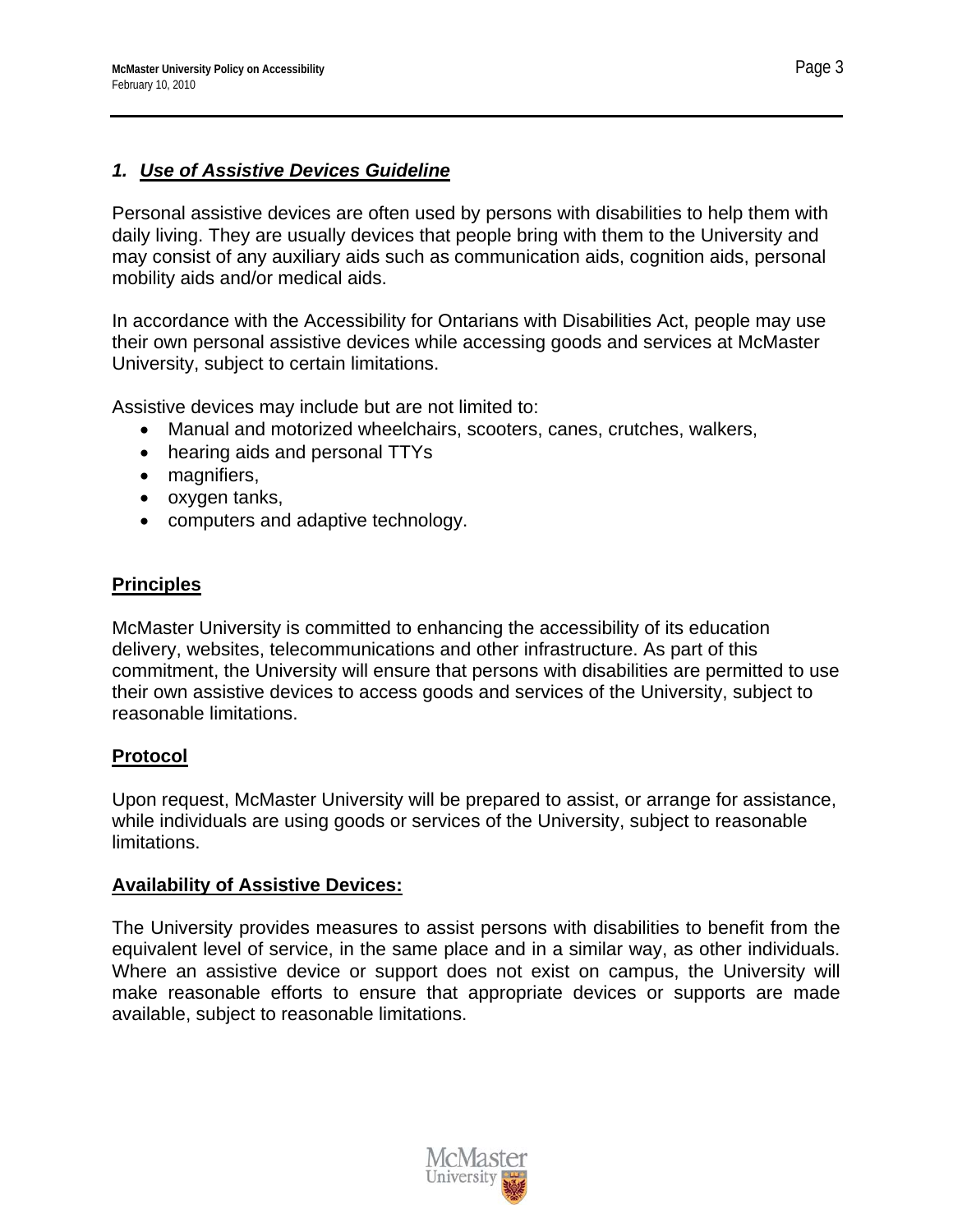## *2. Guidelines for Service Animals & Support Persons*

## **Purpose:**

Service animals and support persons required to assist a person with a disability will be present and welcome at campus locations except where excluded by law.

## **Definitions:**

Service Animal: Any guide dog, signal dog, or other animal individually trained to provide assistance to a person with a disability. If they meet this definition, animals are considered service animals. A service animal is not a pet.

> Service animals perform some of the functions and tasks that the person with a disability cannot perform for themselves.

For example, guide dogs used by some individuals who are blind, alerting persons with hearing impairments to sounds, pulling wheelchairs or carrying and picking up things for persons with mobility impairments, assisting persons with mobility impairments with balance.

Support Person: Any person who provides assistance to a person with a disability.

## **Principles:**

McMaster shall not prohibit the use of a service animal by a person with a disability in the conduct of regular business or activities except where excluded by law, these include, but are not limited to, the following:

- $\triangleright$  Locations that would be deemed as a health and safety risk (e.g. operating rooms, nuclear reactor) and,
- $\triangleright$  Location where an education placement is performed and the owner/lessor of such locations has a policy or practice governing service animals or support persons contrary to McMaster's Policy.

# **Protocol:**

Within the parameters of the Principles noted above, the service animal or support person must be permitted to accompany the individual with a disability to all areas of the University where members of the public (as applicable) are normally allowed to go. An individual with a service animal may not be segregated from other individuals.

If goods, services or facilities are defined as off-limits to service animals or support persons, the University will make every effort to provide alternate ways for persons with disabilities to access such goods, services and facilities.



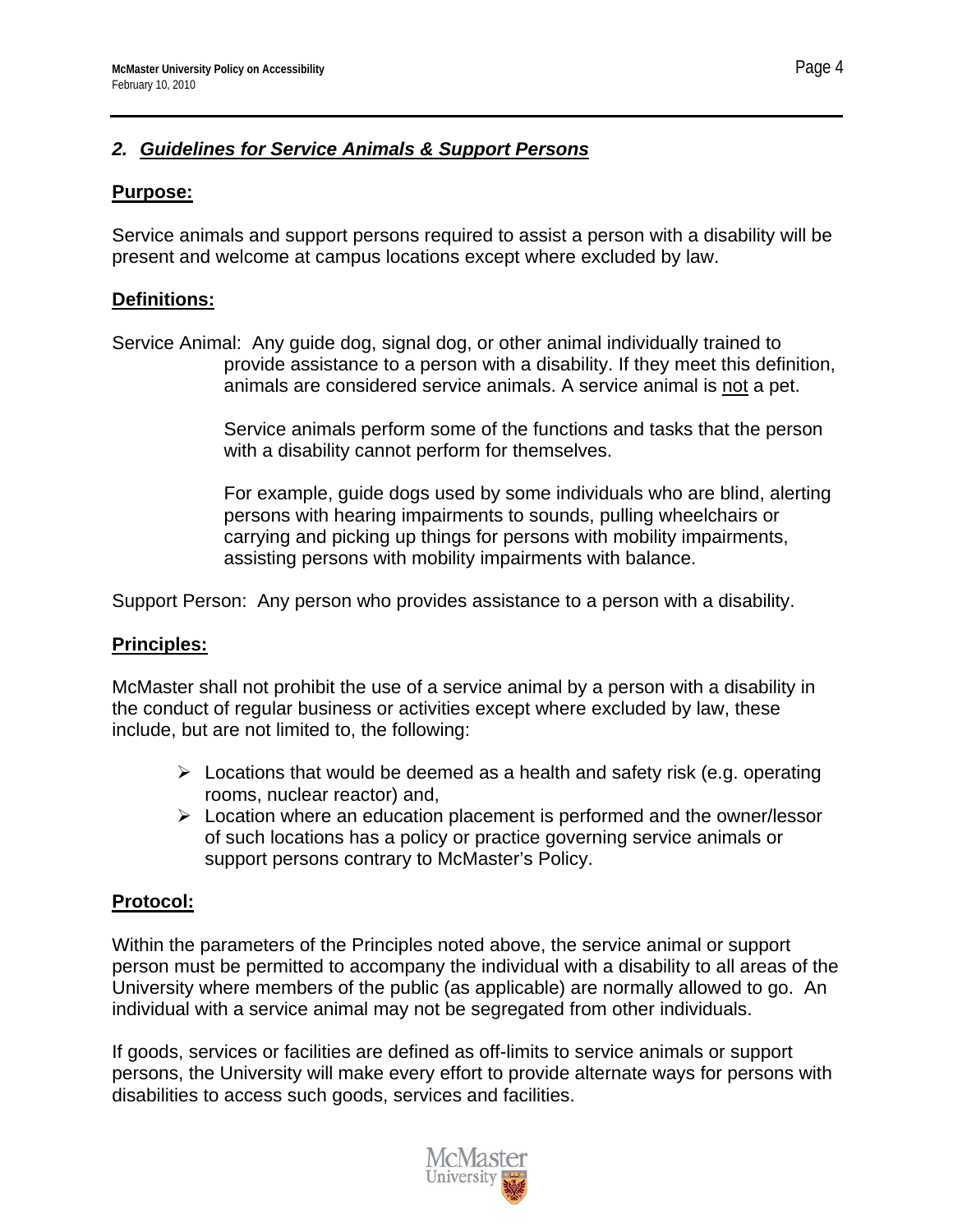To find out if a specific area is off-limits to service animals or support persons contact the designated department head.

The University will provide notice in advance about whether an admission fee will be charged for support persons, if applicable.

In order to respect employees or students whose health may be impacted by the presence of service animals at McMaster, these individuals may request reasonable accommodation suitable to their health needs.

## *3. Notice of Temporary Disruptions in Service*

#### **Purpose:**

The University will provide notice to members of the public when there is a temporary disruption of facilities or services (planned or unexpected) that are usually used by persons with disabilities at the University.

## **Scope:**

Service disruptions shall include information related to facilities (e.g. elevators, building ramps, accessible washrooms) or goods/services (e.g. events, lectures, amplification systems, TTY services).

Disruptions to all services, such as during a power outage or during a labour dispute, do not require this special notice. For information on large-scale business disruptions, please reference the University's Business Continuity Plan.

For information relating to University closure due to inclement weather please reference the University's Storm Policy.

## **Protocol:**

Where a service disruption is unavoidable the University shall:

- $\triangleright$  Post a notice at the location, for example if an elevator disruption then a notice will be posted at the site on all floors.
- $\triangleright$  Provide advance notice, where possible, to all building occupants and/or affected participants using email distribution lists, website, internal electronic signage

All service disruption notices shall include:

- Name of the service/event impacted
- expected duration of disruption,



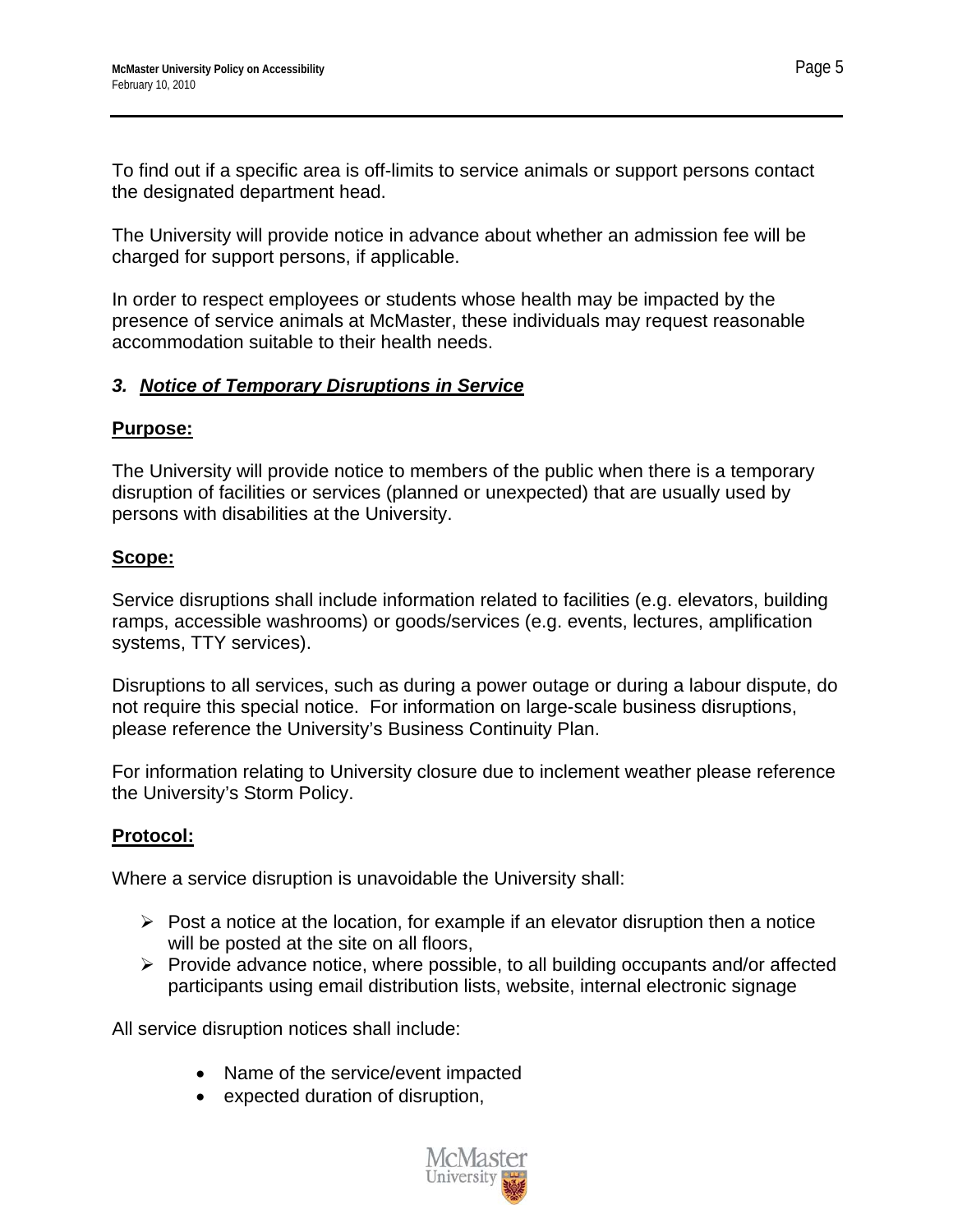- any alternate means of accessing the facility or service,
- who to contact for assistance, and
- any other relevant information for accessing the facility or service

In such cases, the person may be offered the following as a means of accessing the facility, event or service, such as:

- the goods and service delivery agent may provide the goods or service directly to the person with a disability at an alternate place and time, as deemed appropriate; or
- any other assistive measures available and deemed appropriate to deliver goods and services.

Individuals can be added to building email distribution lists via the Department of Facility Services, <http://ppims.services.mcmaster.ca/pplant/alerts.html>

# *4. Guideline for Providing Feedback & Complaints*

#### **Purpose:**

In accordance with the Accessibility for Ontarians with Disabilities Act, McMaster University is required to establish a mechanism for receiving and responding to feedback from persons with disabilities about accessibility in relation to the way the University provides its services to them.

## **Protocol:**

Complaints involving accessibility issues may follow the [Anti-Discrimination Policy](http://www.mcmaster.ca/policy/General/HR/Anti-Discrimination%20policy.pdf), which contains provisions for managing complaints alleging discrimination related to disability.

Where persons with disabilities have concerns or feedback regarding the services provided by the University they may bring such feedback forward to the following individuals/areas:

## *Students:*

- Their Faculty office,
- Residence manager, if applicable or,
- Centre for Student Development, [http://csd.mcmaster.ca](http://csd.mcmaster.ca/)

## *Employees:*

- Their supervisor,
- Human Resources Services, [www.workingatmcmaster.ca](http://www.workingatmcmaster.ca/) and/or union/employee association, if applicable